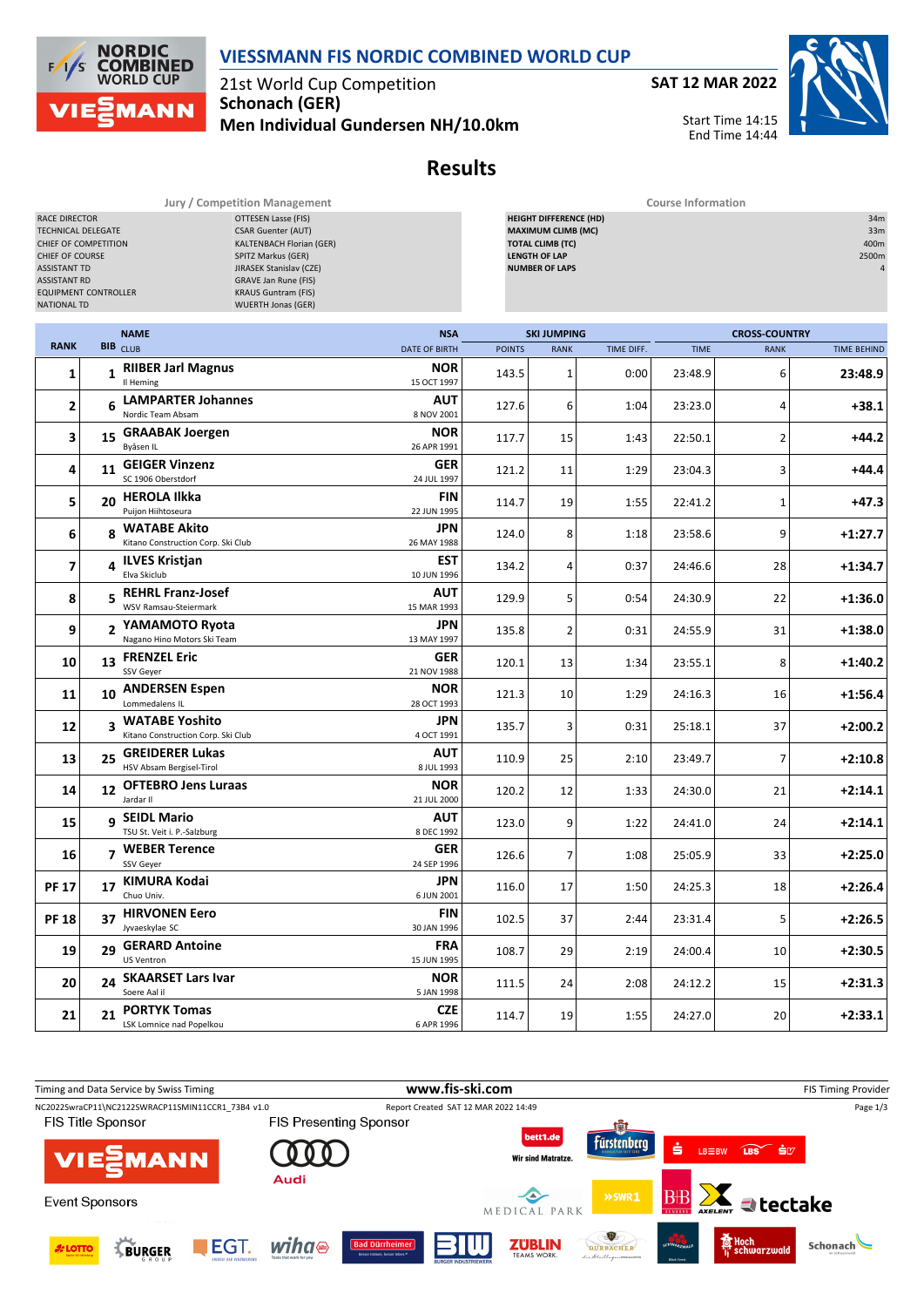

21st World Cup Competition **Schonach (GER) Men Individual Gundersen NH/10.0km**

**NORDIC<br>COMBINED**<br>WORLD CUP

**MANN** 

 $F/1/s$ 

**SAT 12 MAR 2022**



Start Time 14:15 End Time 14:44

## **Results**

|             |                 | <b>NAME</b>                                                      | <b>NSA</b>                |               | <b>SKI JUMPING</b> |            |             | <b>CROSS-COUNTRY</b> |                    |
|-------------|-----------------|------------------------------------------------------------------|---------------------------|---------------|--------------------|------------|-------------|----------------------|--------------------|
| <b>RANK</b> | <b>BIB</b> CLUB |                                                                  | <b>DATE OF BIRTH</b>      | <b>POINTS</b> | <b>RANK</b>        | TIME DIFF. | <b>TIME</b> | <b>RANK</b>          | <b>TIME BEHIND</b> |
| 22          | 30              | <b>BJOERNSTAD Espen</b><br>Byåsen Skiklubb                       | <b>NOR</b><br>26 DEC 1993 | 108.5         | 30                 | 2:20       | 24:02.9     | 11                   | $+2:34.0$          |
| 23          | 18              | NAGAI Hideaki<br>Gifu Hino Motors Ski Team                       | JPN<br>5 SEP 1983         | 115.9         | 18                 | 1:50       | 24:34.8     | 23                   | $+2:35.9$          |
| 24          | 34              | <b>FRITZ Martin</b><br>WSV Murau-Steiermark                      | AUT<br>24 OCT 1994        | 107.9         | 34                 | 2:22       | 24:04.1     | 12                   | $+2:37.2$          |
| 25          |                 | 14 FAISST Manuel<br>SV Baiersbronn                               | GER<br>11 JAN 1993        | 118.1         | 14                 | 1:42       | 24:45.1     | 26                   | $+2:38.2$          |
| 26          | 27              | <b>BAUD Matteo</b><br>Olympic Mont d Or                          | <b>FRA</b><br>26 JUN 2002 | 109.1         | 27                 | 2:18       | 24:11.6     | 14                   | $+2:40.7$          |
| 27          | 19              | <b>RYDZEK Johannes</b><br>SC 1906 Oberstdorf                     | <b>GER</b><br>9 DEC 1991  | 114.7         | 19                 | 1:55       | 24:46.4     | 27                   | $+2:52.5$          |
| 28          | 36              | <b>MAEKIAHO Arttu</b><br>Kainuun Hiihtoseura                     | <b>FIN</b><br>16 SEP 1997 | 103.0         | 36                 | 2:42       | 24:07.3     | 13                   | $+3:00.4$          |
| 29          | 23              | <b>MUHLETHALER Laurent</b><br>Premanon                           | FRA<br>27 SEP 1997        | 111.8         | 23                 | 2:07       | 24:51.3     | 29                   | $+3:09.4$          |
| 30          | 16              | <b>SCHMID Julian</b><br>Sc Oberstdorf                            | <b>GER</b><br>1 SEP 1999  | 116.4         | 16                 | 1:48       | 25:11.7     | 34                   | $+3:10.8$          |
| 31          | 32              | <b>TILLER Simen</b><br>Moelven                                   | <b>NOR</b><br>26 NOV 1995 | 108.0         | 32                 | 2:22       | 24:43.6     | 25                   | $+3:16.7$          |
| 32          | 26              | <b>BUZZI Raffaele</b><br>C.S. CARABINIERI SEZ. SCI               | <b>ITA</b><br>17 JUL 1995 | 110.7         | 26                 | 2:11       | 24:56.8     | 32                   | $+3:18.9$          |
| 33          | 39              | <b>ORTER Philipp</b><br>SV Villach-Kaernten                      | <b>AUT</b><br>16 FEB 1994 | 101.3         | 39                 | 2:49       | 24:26.5     | 19                   | $+3:26.6$          |
| 34          | 22              | <b>FRANK Christian</b><br>Sk Berchtesgaden                       | <b>GER</b><br>17 JUN 2001 | 112.4         | 22                 | 2:04       | 25:25.3     | 38                   | $+3:40.4$          |
| 35          |                 | 42 COSTA Samuel<br><b>GRUPPO SPORTIVO FIAMME ORO</b>             | <b>ITA</b><br>30 NOV 1992 | 99.1          | 42                 | 2:58       | 24:55.2     | 30                   | $+4:04.3$          |
| 36          | 46              | <b>PITTIN Alessandro</b><br><b>GRUPPO SCIATORI FIAMME GIALLE</b> | <b>ITA</b><br>11 FEB 1990 | 87.0          | 46                 | 3:46       | 24:16.8     | 17                   | $*** +4:13.9$      |
| 37          | 35              | <b>KLAPFER Lukas</b><br>SC Erzbergland-Steiermark                | <b>AUT</b><br>25 DEC 1985 | 106.6         | 35                 | 2:28       | 25:50.1     | 40                   | $+4:29.2$          |
| 38          | 43              | <b>THANNHEIMER Wendelin</b><br>Sc Oberstdorf                     | <b>GER</b><br>25 NOV 1999 | 96.7          | 43                 | 3:07       | 25:15.9     | 35                   | $+4:34.0$          |
| 39          | 38              | <b>HUETTEL Simon</b><br>Wsv 1922 Weissenstadt                    | <b>GER</b><br>4 AUG 1999  | 102.1         | 38                 | 2:46       | 25:58.2     | 42                   | $+4:55.3$          |
| 40          |                 | 41 YACHI Sora<br>Waseda Univ.                                    | <b>JPN</b><br>4 MAY 2000  | 99.9          | 41                 | 2:54       | 25:55.8     | 41                   | $+5:00.9$          |
| 41          | 45              | <b>TYRODE Mael</b><br>S.C les fourgs                             | <b>FRA</b><br>31 JUL 2000 | 88.2          | 45                 | 3:41       | 25:17.5     | 36                   | ** +5:09.6         |
| 42          | 33              | <b>ANDERSEN Jan</b><br>Sc Koenigsbronn                           | <b>GER</b><br>30 MAY 2002 | 108.0         | 32                 | 2:22       | 26:49.8     | 43                   | $+5:22.9$          |
| 43          | 47              | <b>SOMMERFELDT Tristan</b><br>Wsc Erzgebirge oberwiesenthal      | <b>GER</b><br>16 DEC 2004 | 86.6          | 47                 | 3:48       | 25:41.1     | 39                   | $*** + 5:40.2$     |
| 44          | 40              | <b>BRECL Gasper</b><br>Ssk Mislinja                              | <b>SLO</b><br>18 NOV 1999 | 101.1         | 40                 | 2:50       | 27:00.0     | 44                   | $+6:01.1$          |

**Did not Finish**

**28 VYTRVAL Jan CZE 109.0** 28 2:18<br>ASO Dukla Liberec **8 MAY 1998** 8 MAY 1998